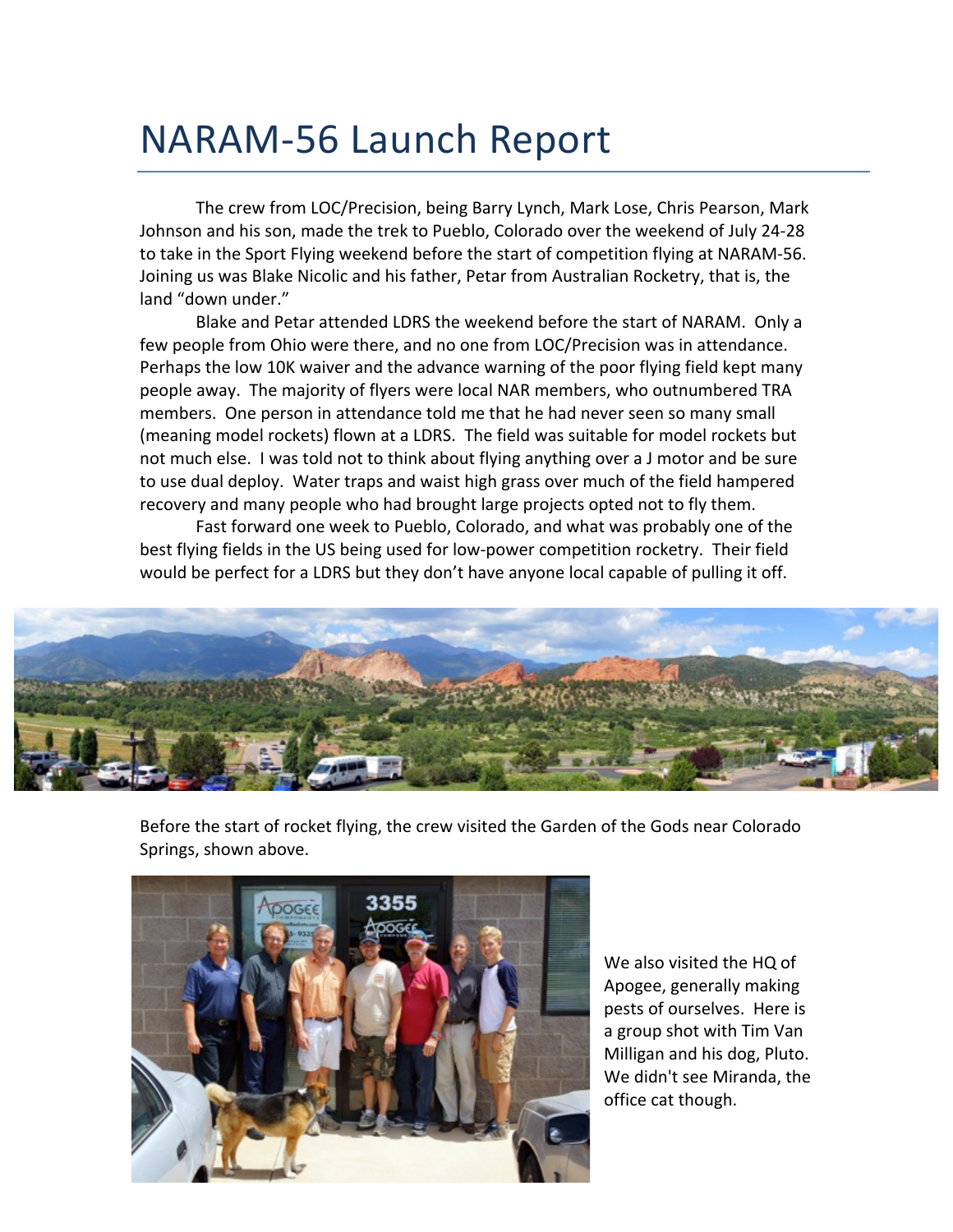The host motel was a Courtyard by Marriott, in the middle of downtown Pueblo, and was one of the nicest motels I've ever stayed in for a launch, and only about 25 minutes from the flying field.

The sport launch was well attended, with many manufacturers, such as Aerotech, Estes, and Quest, along with dealers and vendors like eRockets and Balsa Machining Co, who we were camped right next to. David Lucas was there with a lot of old FSI rockets and the promise that he was going to reboot the company complete with the old black powder "Loadlifter" motors. Good luck with that! The launch organizers went out of their way with food vendors, and had the best variety of food and beverages available that I've ever seen at a launch.



A local Star Wars reenactment group was present on Saturday to pose with people for photo ops. The black Stormtrooper (second from right) was actually a woman. It was pretty hot that day and I had sympathy for them in those heavy costumes.



Blake and Petar brought two hastily constructed LOC/Precision EZI-65 kits, which have just been reintroduced along with the new Aerotech DMS I65 motor, in order to do their NAR L1 and L2 certification flights (left). Petar flew a DMS I140 while Blake opted for the I65. They flew them in drag race fashion, with the I140 of Petar wining the race as can be seen in the photo on the right.

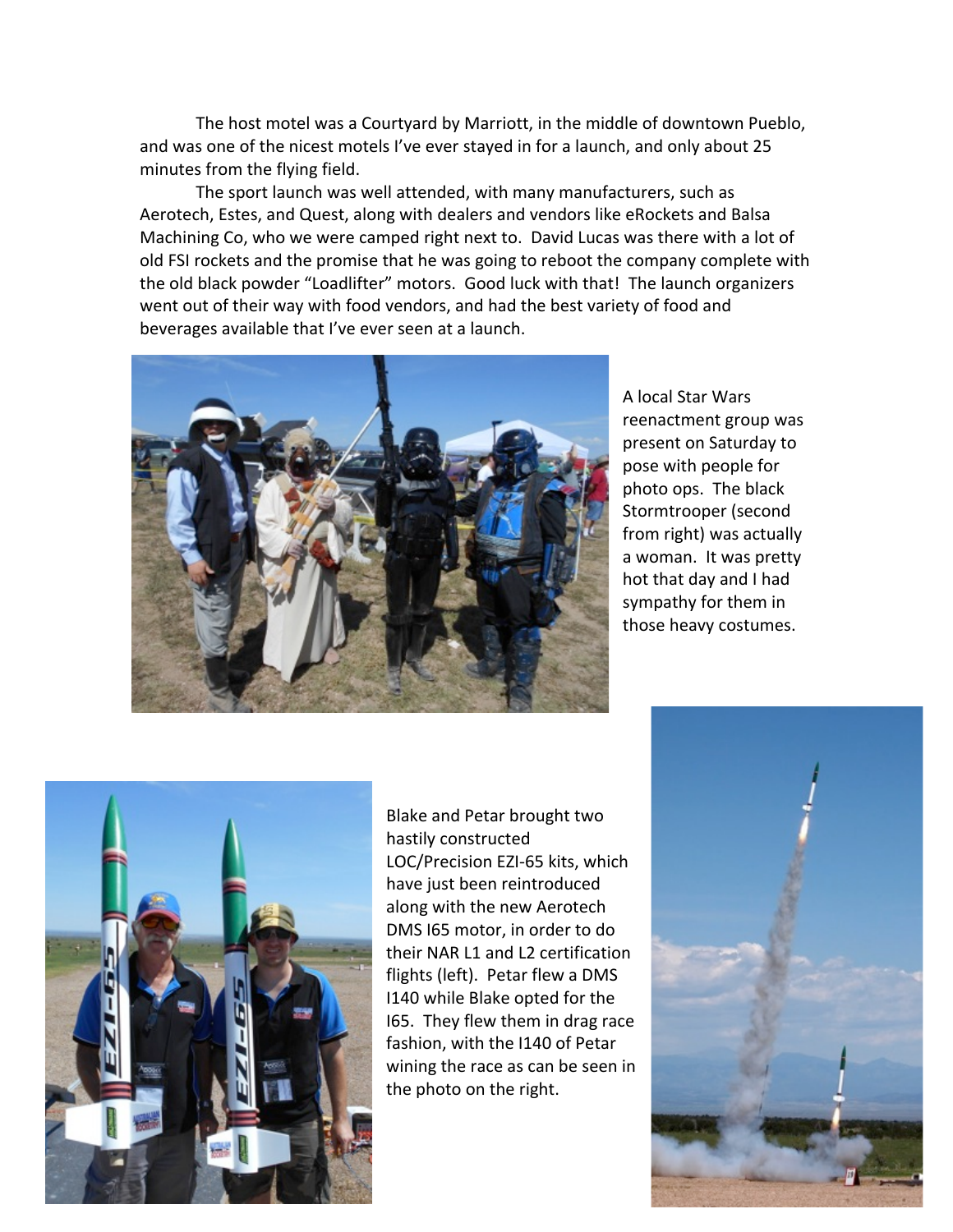

Unfortunately, the new I65 motor which was supposed to have a 10 second delay deployed its parachute shortly after burnout, zippering the body tube the entire length down to the stuffer tube and then completely ripping it off. The rocket was recovered and shortly thereafter, the upper shredded section was brought back to us. The rocket was repaired and flown with the second I65 we had, with the same results. We returned the motor cases to Bill Stine of Aerotech, but doubt we'll get a refund!

Since most of the rockets flown at the NARAM sport launch were low and midpower, there really weren't a lot of exciting flights, but we'll document what we flew and some more notable big flights at the launch.



Above is one of the few L3 flight done at the launch being taken out to the pad. Right is the rocket at the start of its successful flight.

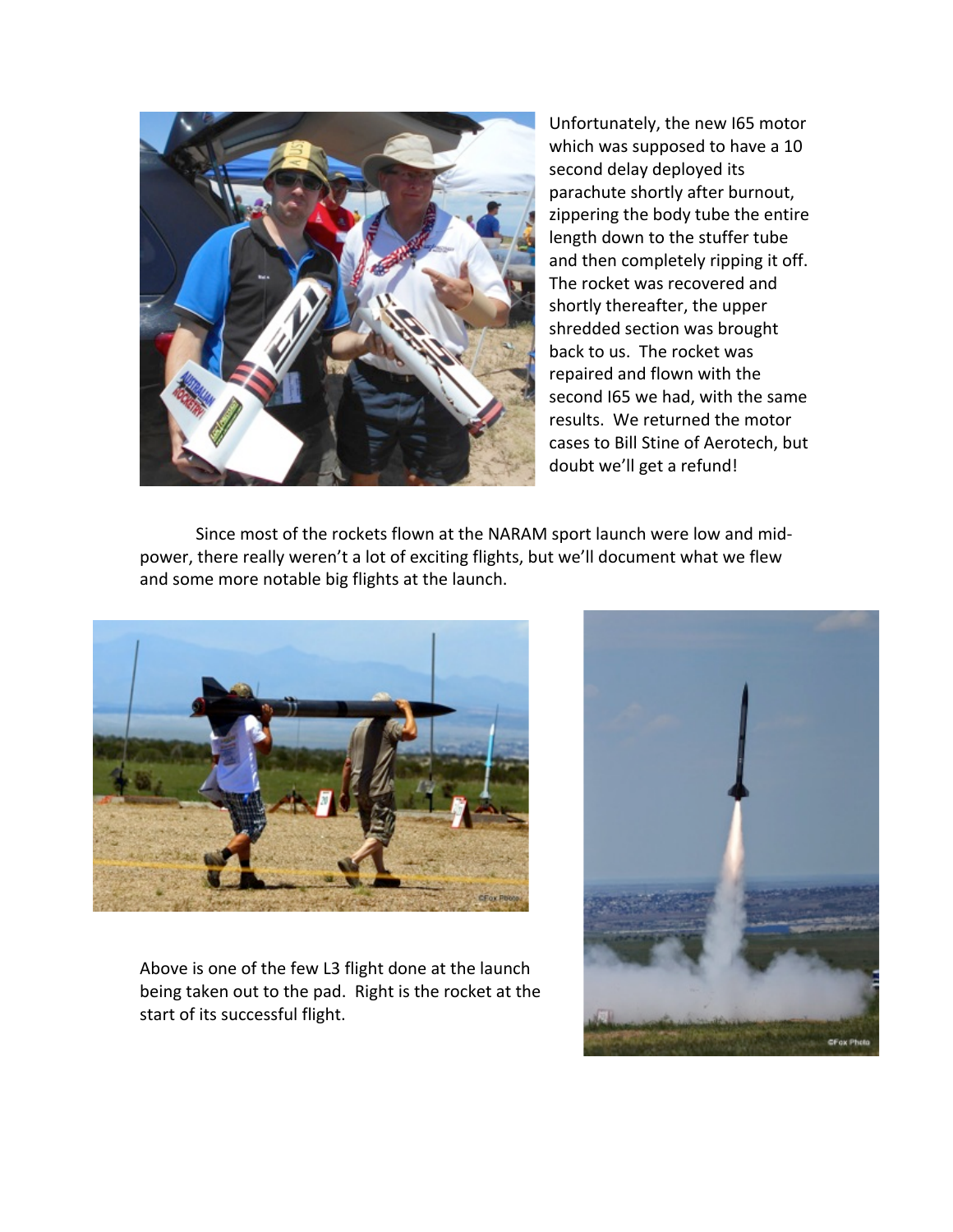A large group of students was at the launch being part of the United Launch Alliance. They brought three large rockets to fly, but being straddled with a waiver of only 10K feet, they were heavy and not expected to break the waiver.



The first rocket that was flown, shown at left, was called the "Stars 'N' Stripes Rocket" and painted in red, white and blue. It was 20 feet tall and powered by an O motor (manufacturer unknown) but must have been really heavy since its predicted altitude was only 5000 feet! It was carrying several active payloads, which it deployed upon descent.

You can see the three rockets they flew along with payloads at: http://www.ulalaunch.com/uploads/docs /Intern\_Rocket/2014/2014\_Student\_Roc ket-Payload\_Lineup.PDF

The second rocket, called the "Future Rocket" was a two-stage with 2-N motors in the first stage and a single N motor in the second stage. Shown at right is lift-off. The rocket was 25 feet tall but once again must have been very heavy as the expected altitude (with 3-N motors!) was only expected to be 9000 feet. It carried 13 payloads, some being deployed at apogee or while under parachute, including an autonomous glider!

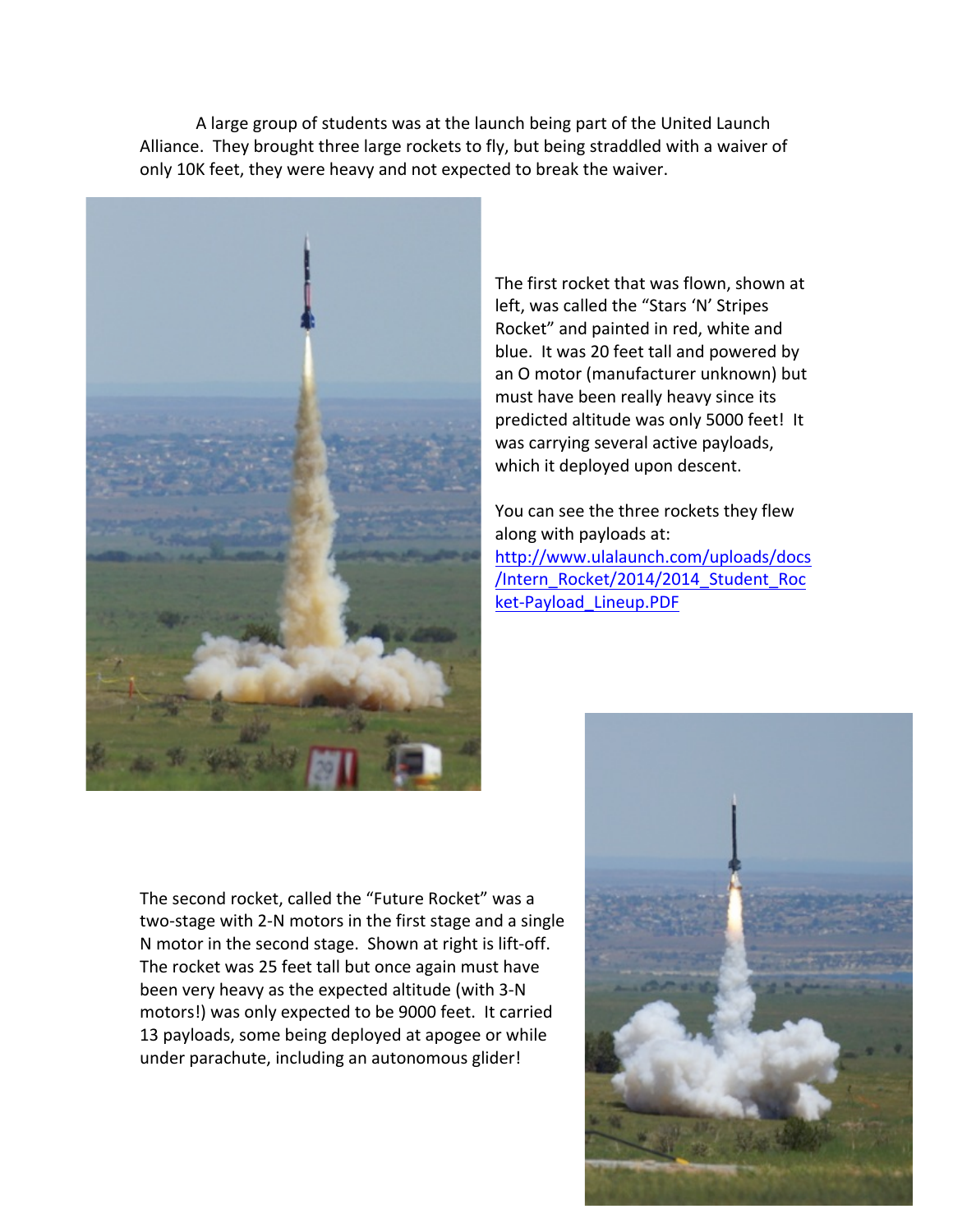

The picture to the left was taken after successful staging of the Future Rocket.

The third rocket was called an "Atlas IV." It had only a single M motor, stood 10 feet tall, and carried a single payload. Unfortunately for everyone, it launched unexpectedly while the launch crew was still doing preflight preparations at the pad. Fortunately, no one was injured at the pad by the premature ignition, but on the down side, no one got a picture of it taking off! It was also not recovered! There were still people out looking for it on Sunday when we left the launch site. We were told that the rocket and payload was worth \$100K, which I found hard to believe.

All during the weekend, we kept flying the surviving EZI-65 with larger and larger motors, first another Aerotech I140 for a certification flight (the I65 flights didn't count), then a DMS I280, then a J270 and a J425 for L2 certs. When we didn't shred the rocket with the bigger J motor, we convinced Barry to let us fly it on the new 54mm DMS K535. On the flight card, the rocket was named "Kiss it Goodbye." The picture at right is the flight of the stock EZI-65 with  $1/8$ " plywood fins, no additional nose weight, reinforcement or fiberglass, under power of the K535. The rocket took off so fast that the picture, taken at  $1/2000$ <sup>th</sup> of a second is blurred! The rocket flew straight up with no spin or cone to what was probably a waiver busting altitude (Sorry about that! We never expected it to survive the flight!) and deployed its parachute successfully at apogee. I told a member of the range crew that anyone who recovered it could keep it. Although a person went looking for it on a quadrunner, they came back empty handed.



Below are some undocumented pics of some of the more interesting rockets flown.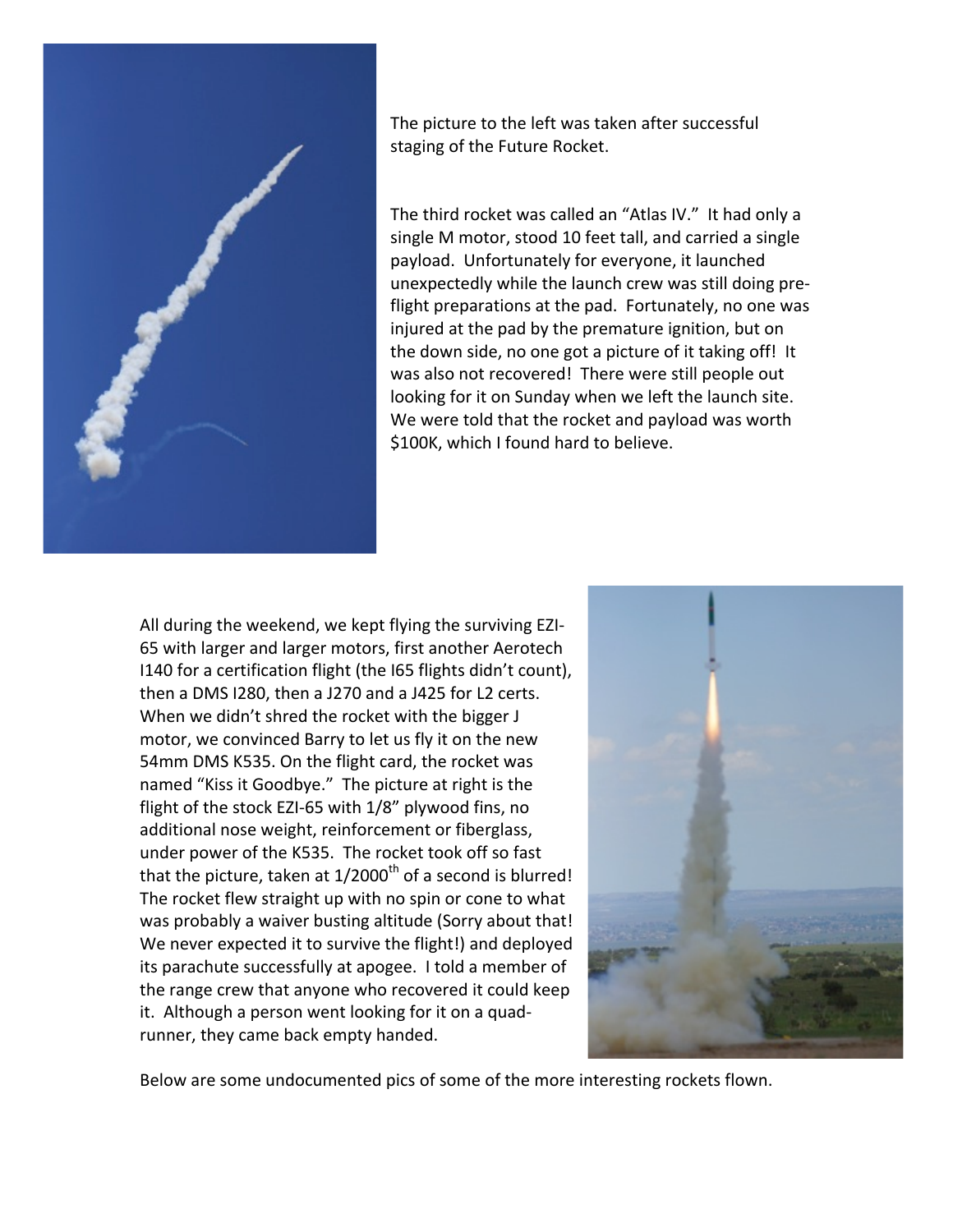















Photo credits: Mark Lose/Fox Photos Chris Pearson